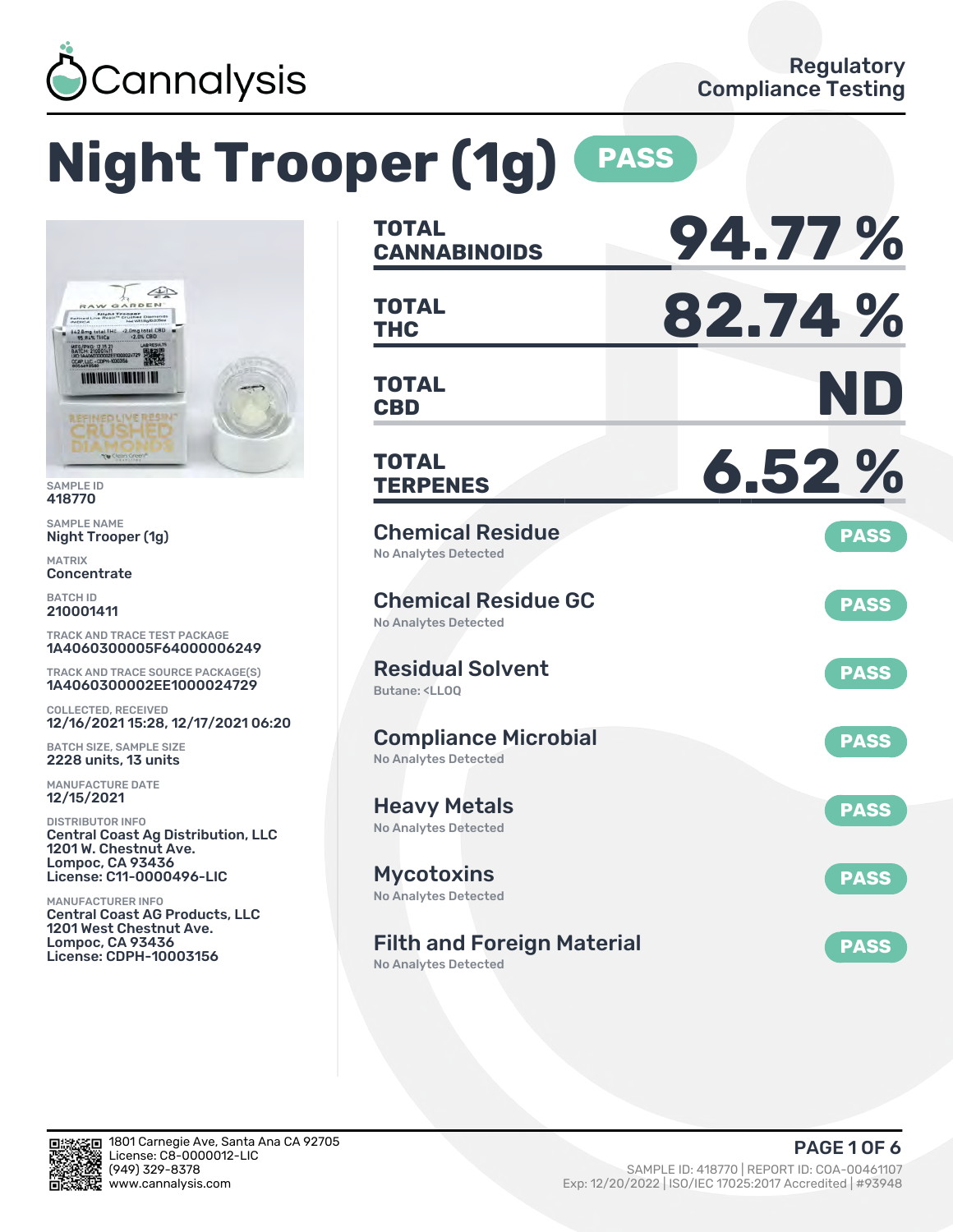

# CANNABINOID ANALYSIS

Total THC,CBD value(s) have been decarboxylated.

| TOTAL THC:          | 827.4 mg/g (82.74 %), 827.4 mg per package |
|---------------------|--------------------------------------------|
| TOTAL CBD:          | ND.                                        |
| TOTAL CANNABINOIDS: | 947.7 mg/g (94.77 %)                       |

UNIT OF MEASUREMENT: Milligrams per Gram(mg/g)

| <b>ANALYTE</b>         | <b>RESULT</b>           | <b>LOD</b> | <b>LLOO</b> | <b>ANALYTE</b>   | <b>RESULT</b> | <b>LOD</b> | LL <sub>00</sub> |
|------------------------|-------------------------|------------|-------------|------------------|---------------|------------|------------------|
| THCa                   | 941.2 mg/g (94.12 %)    | 0.5000     | 1.0000      | CBDa             | <b>ND</b>     | 0.5000     | 1.0000           |
| D9THC                  | 1.955 mg/g (0.1955 %)   | 0.5000     | 1.0000      | CBD              | <b>ND</b>     | 0.5000     | 1.0000           |
| D8THC                  | $<$ 1 mg/g              | 0.5000     | 1.0000      | CBD <sub>v</sub> | <b>ND</b>     | 0.5000     | 1.0000           |
| <b>CBN</b>             | $<$ 1 mg/g              | 0.5000     | 1.0000      | CBCa             | <b>ND</b>     | 0.5000     | 1.0000           |
| THCva                  | 3.448 mg/g (0.3448 %)   | 0.5000     | 1.0000      | CBC.             | <b>ND</b>     | 0.5000     | 1.0000           |
| <b>THC<sub>v</sub></b> | ND                      | 0.5000     | 1.0000      | CBGa             | $<$ 1 mg/g    | 0.5000     | 1.0000           |
| ExoTHC                 | 1.029 mg/g $(0.1029\%)$ | 0.5000     | 1.0000      | <b>CBG</b>       | <b>ND</b>     | 0.5000     | 1.0000           |
| <b>CBL</b>             | ND                      | 0.5000     | 1.0000      |                  |               |            |                  |

### ADDITIONAL INFORMATION

| Method:     | SOP-TECH-001 | Sample Prepped: 12/17/2021 15:19  | Sample Approved: 12/20/202114:35   |  |
|-------------|--------------|-----------------------------------|------------------------------------|--|
| Instrument: | UPLC-DAD     | Sample Analyzed: 12/17/2021 15:19 | Prep-Analytical Batch: 34569-28481 |  |



TOTAL TERPENES: 65.29 mg/g (6.529 %)

| <b>ANALYTE</b>          | <b>RESULT</b>           | LOD    | <b>LLOQ</b> | <b>ANALYTE</b>         | <b>RESULT</b>                                      | LOD    | <b>LLOQ</b> |
|-------------------------|-------------------------|--------|-------------|------------------------|----------------------------------------------------|--------|-------------|
| 3-Carene                | <b>ND</b>               | 1.000  | 2.500       | Alpha bisabolol        | <lloq< td=""><td>0.1000</td><td>0.500</td></lloq<> | 0.1000 | 0.500       |
| Alpha cedrene           | <b>ND</b>               | 1.000  | 2.500       | Alpha humulene         | 3.427 mg/g (0.3427 %)                              | 0.5000 | 1.000       |
| Alpha pinene            | 6.067 mg/g $(0.6067%)$  | 0.1000 | 1.000       | Alpha terpinene        | <b>ND</b>                                          | 0.5000 | 1.000       |
| Alpha terpineol         | 1.246 mg/g $(0.1246\%)$ | 0.3260 | 0.6520      | Beta caryophyllene     | 13.97 mg/g (1.397 %)                               | 0.5000 | 1.000       |
| Beta myrcene            | 20.60 mg/g (2.060 %)    | 0.5000 | 1.000       | Beta pinene            | 2.367 mg/g $(0.2367%)$                             | 0.6070 | 1.214       |
| Borneol                 | <b>ND</b>               | 1.000  | 2.500       | Camphene               | <b>ND</b>                                          | 0.5000 | 1.000       |
| Camphor                 | <b>ND</b>               | 0.1000 | 0.5000      | Caryophyllene oxide ND |                                                    | 0.5000 | 2.500       |
| Cedrol                  | <b>ND</b>               | 0.5000 | 1.000       | Cis geraniol           | <b>ND</b>                                          | 1.000  | 2.500       |
| Cis nerolidol           | <b>ND</b>               | 2.500  | 5.000       | Eucalyptol             | <b>ND</b>                                          | 0.1000 | 0.500       |
| Fenchol                 | 1.144 mg/g $(0.1144\%)$ | 0.5000 | 1.000       | Fenchone               | <lloq< td=""><td>0.1000</td><td>0.500</td></lloq<> | 0.1000 | 0.500       |
| Gamma terpinene         | ND                      | 0.1000 | 0.5000      | Gamma terpineol        | <b>ND</b>                                          | 0.2090 | 0.523       |
| Geranyl acetate         | <b>ND</b>               | 0.1000 | 0.5000      | Guaiol                 | <b>ND</b>                                          | 2.500  | 5.000       |
| Isoborneol              | <b>ND</b>               | 0.5000 | 1.000       | Isopulegol             | <b>ND</b>                                          | 2.500  | 5.000       |
| Limonene                | 5.535 mg/g (0.5535 %)   | 0.5000 | 2.500       | Linalool               | 3.905 mg/g $(0.3905\%)$                            | 0.5000 | 1.000       |
| Menthol                 | <b>ND</b>               | 1.000  | 2.500       | Ocimene 1              | <b>ND</b>                                          | 0.1550 | 0.310       |
| Ocimene 2               | 4.099 mg/g (0.4099 %)   | 0.3450 | 1.725       | P-cymene               | <b>ND</b>                                          | 0.5230 | 1.045       |
| P-mentha-1,5-diene ND   |                         | 0.5000 | 1.000       | Pulegone               | <b>ND</b>                                          | 0.1000 | 0.500       |
| Sabinene                | <b>ND</b>               | 0.5000 | 1.000       | Terpinolene            | 2.940 mg/g (0.2940 %)                              | 0.1000 | 0.500       |
| Trans beta farnesene ND |                         | 2.500  | 5.000       | Trans geraniol         | <b>ND</b>                                          | 0.5000 | 2.500       |
| Trans nerolidol         | <b>ND</b>               | 0.5000 | 2.500       | Valencene              | <b>ND</b>                                          | 0.5000 | 1.000       |

UNIT OF MEASUREMENT: Milligrams per Gram(mg/g)

| ANALYTE                 | <b>RESULT</b>           | <b>LOD</b> | <b>LLOQ</b> | <b>ANALYTE</b>         | <b>RESULT</b>                                       | LOD    | <b>LLOQ</b> |
|-------------------------|-------------------------|------------|-------------|------------------------|-----------------------------------------------------|--------|-------------|
| 3-Carene                | <b>ND</b>               | 1.000      | 2.500       | Alpha bisabolol        | <lloq< td=""><td>0.1000</td><td>0.5000</td></lloq<> | 0.1000 | 0.5000      |
| Alpha cedrene           | <b>ND</b>               | 1.000      | 2.500       | Alpha humulene         | 3.427 mg/g $(0.3427%)$                              | 0.5000 | 1.000       |
| Alpha pinene            | 6.067 mg/g $(0.6067%)$  | 0.1000     | 1.000       | Alpha terpinene        | <b>ND</b>                                           | 0.5000 | 1.000       |
| Alpha terpineol         | 1.246 mg/g $(0.1246\%)$ | 0.3260     | 0.6520      | Beta caryophyllene     | 13.97 mg/g (1.397 %)                                | 0.5000 | 1.000       |
| Beta myrcene            | 20.60 mg/g (2.060 %)    | 0.5000     | 1.000       | Beta pinene            | 2.367 mg/g $(0.2367%)$                              | 0.6070 | 1.214       |
| Borneol                 | <b>ND</b>               | 1.000      | 2.500       | Camphene               | <b>ND</b>                                           | 0.5000 | 1.000       |
| Camphor                 | <b>ND</b>               | 0.1000     | 0.5000      | Caryophyllene oxide ND |                                                     | 0.5000 | 2.500       |
| Cedrol                  | <b>ND</b>               | 0.5000     | 1.000       | Cis geraniol           | <b>ND</b>                                           | 1.000  | 2.500       |
| Cis nerolidol           | <b>ND</b>               | 2.500      | 5.000       | Eucalyptol             | <b>ND</b>                                           | 0.1000 | 0.5000      |
| Fenchol                 | 1.144 mg/g $(0.1144\%)$ | 0.5000     | 1.000       | Fenchone               | <lloq< td=""><td>0.1000</td><td>0.5000</td></lloq<> | 0.1000 | 0.5000      |
| Gamma terpinene         | <b>ND</b>               | 0.1000     | 0.5000      | Gamma terpineol        | <b>ND</b>                                           | 0.2090 | 0.5230      |
| Geranyl acetate         | <b>ND</b>               | 0.1000     | 0.5000      | Guaiol                 | <b>ND</b>                                           | 2.500  | 5.000       |
| Isoborneol              | <b>ND</b>               | 0.5000     | 1.000       | Isopulegol             | <b>ND</b>                                           | 2.500  | 5.000       |
| Limonene                | 5.535 mg/g $(0.5535%)$  | 0.5000     | 2.500       | Linalool               | 3.905 mg/g (0.3905 %)                               | 0.5000 | 1.000       |
| Menthol                 | <b>ND</b>               | 1.000      | 2.500       | Ocimene 1              | <b>ND</b>                                           | 0.1550 | 0.3100      |
| Ocimene 2               | 4.099 mg/g (0.4099 %)   | 0.3450     | 1.725       | P-cymene               | <b>ND</b>                                           | 0.5230 | 1.045       |
| P-mentha-1,5-diene ND   |                         | 0.5000     | 1.000       | Pulegone               | <b>ND</b>                                           | 0.1000 | 0.5000      |
| Sabinene                | <b>ND</b>               | 0.5000     | 1.000       | Terpinolene            | 2.940 mg/g (0.2940 %)                               | 0.1000 | 0.5000      |
| Trans beta farnesene ND |                         | 2.500      | 5.000       | Trans geraniol         | <b>ND</b>                                           | 0.5000 | 2.500       |
| Trans nerolidol         | <b>ND</b>               | 0.5000     | 2.500       | Valencene              | <b>ND</b>                                           | 0.5000 | 1.000       |



1801 Carnegie Ave, Santa Ana CA 92705 License: C8-0000012-LIC<br>(949) 329-8378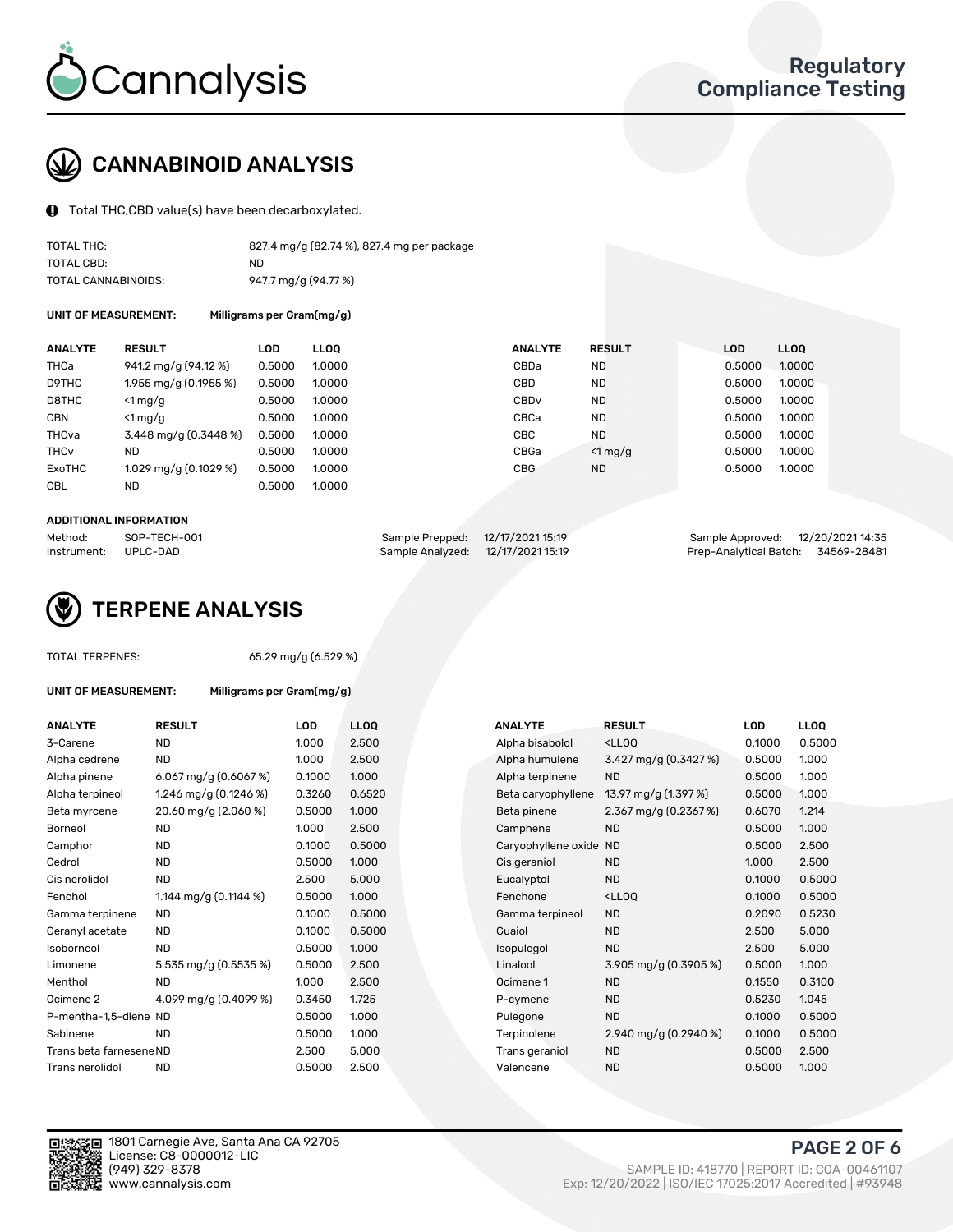

## Regulatory Compliance Testing

### ADDITIONAL INFORMATION

Method: SOP-TECH-027 Sample Prepped: 12/17/2021 11:58 Sample Approved: 12/20/2021 07:43 Prep-Analytical Batch: 34557-28468



CHEMICAL RESIDUE ANALYSIS PASS

UNIT OF MEASUREMENT: Micrograms per Gram(ug/g)

| <b>ANALYTE</b>    | <b>RESULT</b> | LOD    | LL <sub>OO</sub> | <b>ACTION LEVEL</b> |      | <b>ANALYTE</b>      | <b>RESULT</b> | LOD    | <b>LLOQ</b> | <b>ACTION LEVEL</b> |      |
|-------------------|---------------|--------|------------------|---------------------|------|---------------------|---------------|--------|-------------|---------------------|------|
| Abamectin         | <b>ND</b>     | 0.0200 | 0.0400           | 0.1000              | Pass | Acephate            | <b>ND</b>     | 0.0200 | 0.0400      | 0.1000              | Pass |
| Acequinocyl       | <b>ND</b>     | 0.0200 | 0.0400           | 0.1000              | Pass | Acetamiprid         | <b>ND</b>     | 0.0200 | 0.0400      | 0.1000              | Pass |
| Aldicarb          | <b>ND</b>     | 0.0200 | 0.0400           | 0.0                 | Pass | Azoxystrobin        | <b>ND</b>     | 0.0200 | 0.0400      | 0.1000              | Pass |
| Bifenazate        | <b>ND</b>     | 0.0200 | 0.0400           | 0.1000              | Pass | <b>Bifenthrin</b>   | <b>ND</b>     | 0.0200 | 0.0400      | 3.000               | Pass |
| <b>Boscalid</b>   | <b>ND</b>     | 0.0200 | 0.0400           | 0.1000              | Pass | Carbaryl            | <b>ND</b>     | 0.0200 | 0.0400      | 0.5000              | Pass |
| Carbofuran        | <b>ND</b>     | 0.0200 | 0.0400           | 0.0                 | Pass | Chlorantraniliprole | <b>ND</b>     | 0.0200 | 0.0400      | 10.00               | Pass |
| Clofentezine      | <b>ND</b>     | 0.0200 | 0.0400           | 0.1000              | Pass | Coumaphos           | <b>ND</b>     | 0.0200 | 0.0400      | 0.0                 | Pass |
| Cyfluthrin        | <b>ND</b>     | 0.4000 | 1.000            | 2.000               | Pass | Cypermethrin        | <b>ND</b>     | 0.4000 | 1.000       | 1.000               | Pass |
| Daminozide        | <b>ND</b>     | 0.0200 | 0.0400           | 0.0                 | Pass | Diazinon            | <b>ND</b>     | 0.0200 | 0.0400      | 0.1000              | Pass |
| <b>Dichlorvos</b> | <b>ND</b>     | 0.0200 | 0.0400           | 0.0                 | Pass | Dimethoate          | <b>ND</b>     | 0.0200 | 0.0400      | 0.0                 | Pass |
| Dimethomorph      | <b>ND</b>     | 0.0200 | 0.0400           | 2.000               | Pass | Ethoprophos         | <b>ND</b>     | 0.0200 | 0.0400      | 0.0                 | Pass |
| Etofenprox        | <b>ND</b>     | 0.0200 | 0.0400           | 0.0                 | Pass | Etoxazole           | <b>ND</b>     | 0.0200 | 0.0400      | 0.1000              | Pass |
| Fenhexamid        | <b>ND</b>     | 0.0200 | 0.0400           | 0.1000              | Pass | Fenoxycarb          | <b>ND</b>     | 0.0200 | 0.0400      | 0.0                 | Pass |
| Fenpyroximate     | <b>ND</b>     | 0.0200 | 0.0400           | 0.1000              | Pass | Fipronil            | <b>ND</b>     | 0.0400 | 0.1000      | 0.0                 | Pass |
| Flonicamid        | <b>ND</b>     | 0.0200 | 0.0400           | 0.1000              | Pass | Fludioxonil         | <b>ND</b>     | 0.0200 | 0.0400      | 0.1000              | Pass |
| Hexythiazox       | <b>ND</b>     | 0.0200 | 0.0400           | 0.1000              | Pass | Imazalil            | <b>ND</b>     | 0.0200 | 0.0400      | 0.0                 | Pass |
| Imidacloprid      | <b>ND</b>     | 0.0200 | 0.0400           | 5.000               | Pass | Kresoxim methyl     | <b>ND</b>     | 0.0200 | 0.0400      | 0.1000              | Pass |
| Malathion         | <b>ND</b>     | 0.0200 | 0.0400           | 0.5000              | Pass | Metalaxyl           | <b>ND</b>     | 0.0200 | 0.0400      | 2.000               | Pass |
| Methiocarb        | <b>ND</b>     | 0.0200 | 0.0400           | 0.0                 | Pass | Methomyl            | <b>ND</b>     | 0.0200 | 0.0400      | 1.000               | Pass |
| Mevinphos         | <b>ND</b>     | 0.0200 | 0.0400           | 0.0                 | Pass | Myclobutanil        | <b>ND</b>     | 0.0200 | 0.0400      | 0.1000              | Pass |
| Naled             | <b>ND</b>     | 0.0200 | 0.0400           | 0.1000              | Pass | Oxamyl              | <b>ND</b>     | 0.0200 | 0.0400      | 0.5000              | Pass |
| Paclobutrazol     | <b>ND</b>     | 0.0200 | 0.0400           | 0.0                 | Pass | Permethrins         | <b>ND</b>     | 0.0400 | 0.1000      | 0.5000              | Pass |
| Phosmet           | <b>ND</b>     | 0.0200 | 0.0400           | 0.1000              | Pass | Piperonyl butoxide  | <b>ND</b>     | 0.0200 | 0.0400      | 3.000               | Pass |
| Prallethrin       | <b>ND</b>     | 0.0200 | 0.0400           | 0.1000              | Pass | Propiconazole       | <b>ND</b>     | 0.0200 | 0.0400      | 0.1000              | Pass |
| Propoxur          | <b>ND</b>     | 0.0200 | 0.0400           | 0.0                 | Pass | Pyrethrins          | <b>ND</b>     | 0.0200 | 0.0400      | 0.5000              | Pass |
| Pyridaben         | <b>ND</b>     | 0.0200 | 0.0400           | 0.1000              | Pass | Spinetoram          | <b>ND</b>     | 0.0200 | 0.0400      | 0.1000              | Pass |
| Spinosad          | <b>ND</b>     | 0.0300 | 0.0700           | 0.1000              | Pass | Spiromesifen        | <b>ND</b>     | 0.0200 | 0.0400      | 0.1000              | Pass |
| Spirotetramat     | <b>ND</b>     | 0.0200 | 0.0400           | 0.1000              | Pass | Spiroxamine         | <b>ND</b>     | 0.0200 | 0.0400      | 0.0                 | Pass |
| Tebuconazole      | <b>ND</b>     | 0.0200 | 0.0400           | 0.1000              | Pass | Thiacloprid         | <b>ND</b>     | 0.0200 | 0.0400      | 0.0                 | Pass |
| Thiamethoxam      | <b>ND</b>     | 0.0200 | 0.0400           | 5.000               | Pass | Trifloxystrobin     | <b>ND</b>     | 0.0200 | 0.0400      | 0.1000              | Pass |
|                   |               |        |                  |                     |      |                     |               |        |             |                     |      |

### ADDITIONAL INFORMATION

Method: SOP-TECH-002 Sample Prepped: 12/17/2021 12:22 Sample Approved: 12/20/2021 07:46 Prep-Analytical Batch: 34559-28469

PAGE 3 OF 6

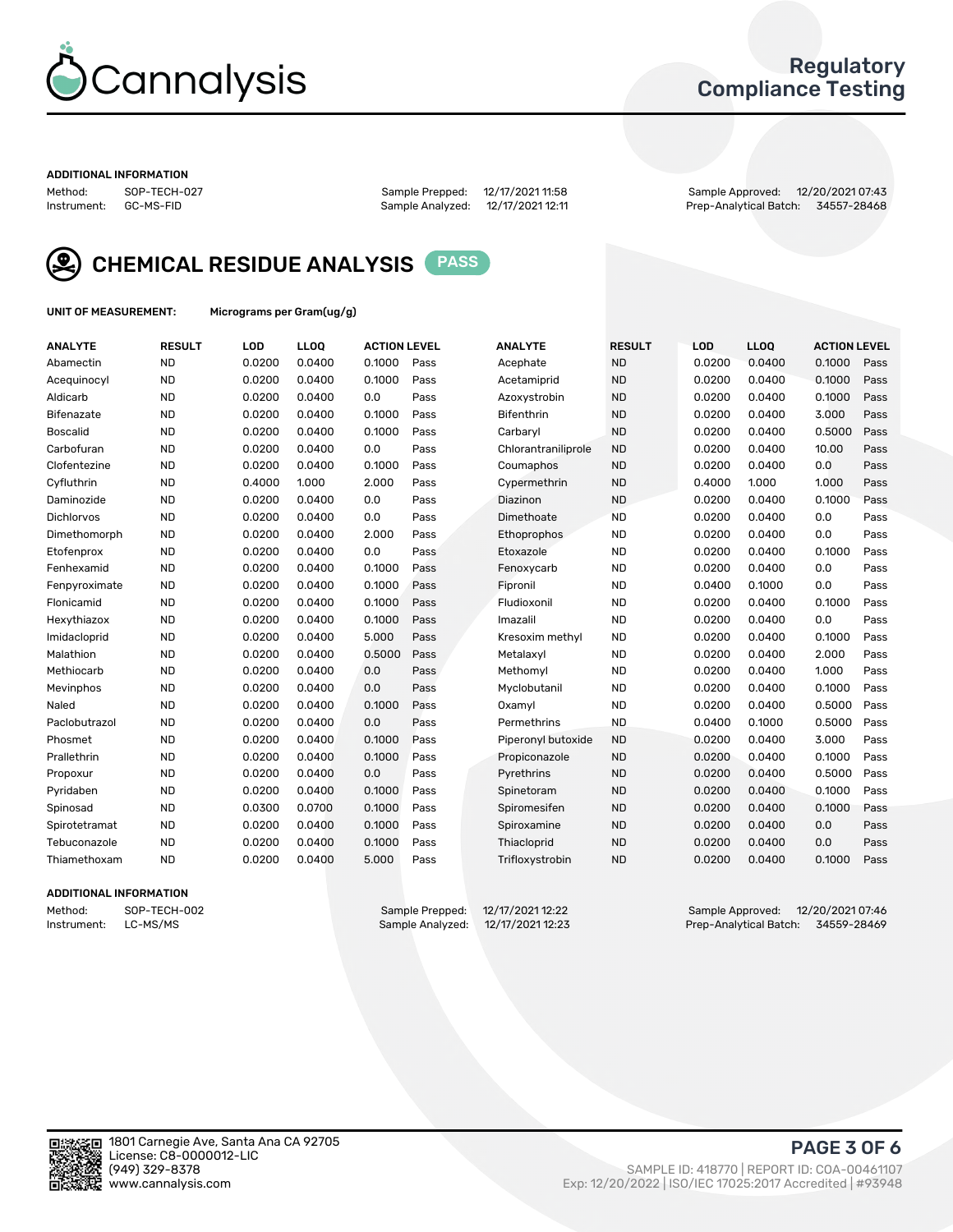

# CHEMICAL RESIDUE GC ANALYSIS PASS

| UNIT OF MEASUREMENT:          |               | Micrograms per Gram(ug/g) |             |                     |                 |                  |               |                  |             |                     |      |  |  |
|-------------------------------|---------------|---------------------------|-------------|---------------------|-----------------|------------------|---------------|------------------|-------------|---------------------|------|--|--|
| <b>ANALYTE</b>                | <b>RESULT</b> | LOD                       | <b>LLOO</b> | <b>ACTION LEVEL</b> |                 | <b>ANALYTE</b>   | <b>RESULT</b> | LOD              | <b>LLOO</b> | <b>ACTION LEVEL</b> |      |  |  |
| Captan                        | <b>ND</b>     | 0.1000                    | 0.2000      | 0.7000              | Pass            | Chlordane        | <b>ND</b>     | 0.0109           | 0.0136      | 0.0                 | Pass |  |  |
| Methyl parathion              | <b>ND</b>     | 0.0400                    | 0.1000      | 0.0                 | Pass            | <b>PCNB</b>      | <b>ND</b>     | 0.0200           | 0.0400      | 0.1000              | Pass |  |  |
| Chlorfenapyr                  | ND            | 0.0800                    | 0.1000      | 0.0                 | Pass            | Chlorpyrifos     | <b>ND</b>     | 0.0800           | 0.1000      | 0.0                 | Pass |  |  |
| <b>ADDITIONAL INFORMATION</b> |               |                           |             |                     |                 |                  |               |                  |             |                     |      |  |  |
| Method:                       | SOP-TECH-010  |                           |             |                     | Sample Prepped: | 12/17/2021 12:22 |               | Sample Approved: |             | 12/20/2021 07:45    |      |  |  |

| :ppea:  | 12/1//2021 12:22 |  |
|---------|------------------|--|
| alyzed: | 12/17/2021 12:23 |  |
|         |                  |  |

### Instrument: GC-MS/MS Sample Analyzed: 12/17/2021 12:23 Prep-Analytical Batch: 34560-28471

# RESIDUAL SOLVENT ANALYSIS PASS

UNIT OF MEASUREMENT: Micrograms per Gram(ug/g)

| <b>ANALYTE</b>       | <b>RESULT</b> | LOD    | <b>LLOO</b> | <b>ACTION LEVEL</b> |      | <b>ANALYTE</b>     | <b>RESULT</b>                                                               | LOD    | LLOO  | <b>ACTION LEVEL</b> |      |
|----------------------|---------------|--------|-------------|---------------------|------|--------------------|-----------------------------------------------------------------------------|--------|-------|---------------------|------|
| Acetone              | <b>ND</b>     | 50.00  | 100.0       | 5000                | Pass | Acetonitrile       | <b>ND</b>                                                                   | 50.00  | 100.0 | 410.0               | Pass |
| Benzene              | <b>ND</b>     | 0.5000 | 1.000       | 1.000               | Pass | <b>Butane</b>      | <lloo< td=""><td>50.00</td><td>100.0</td><td>5000</td><td>Pass</td></lloo<> | 50.00  | 100.0 | 5000                | Pass |
| Chloroform           | <b>ND</b>     | 0.5000 | 1.000       | 1.000               | Pass | Ethanol            | <b>ND</b>                                                                   | 50.00  | 100.0 | 5000                | Pass |
| <b>Ethyl Acetate</b> | <b>ND</b>     | 50.00  | 100.0       | 5000                | Pass | <b>Ethyl Ether</b> | <b>ND</b>                                                                   | 50.00  | 100.0 | 5000                | Pass |
| Ethylene oxide       | <b>ND</b>     | 0.5000 | 1.000       | 1.000               | Pass | Heptane            | <b>ND</b>                                                                   | 50.00  | 100.0 | 5000                | Pass |
| Hexane               | <b>ND</b>     | 50.00  | 100.0       | 290.0               | Pass | Isopropyl Alcohol  | <b>ND</b>                                                                   | 50.00  | 100.0 | 5000                | Pass |
| Methanol             | <b>ND</b>     | 50.00  | 100.0       | 3000                | Pass | Methylene chloride | <b>ND</b>                                                                   | 0.5000 | 1.000 | 1.000               | Pass |
| Pentane              | <b>ND</b>     | 50.00  | 100.0       | 5000                | Pass | Propane            | <b>ND</b>                                                                   | 50.00  | 200.0 | 5000                | Pass |
| Toluene              | <b>ND</b>     | 50.00  | 100.0       | 890.0               | Pass | Xvlenes            | <b>ND</b>                                                                   | 50.08  | 100.0 | 2170                | Pass |
| Trichloroethylene    | <b>ND</b>     | 0.5000 | 1.000       | 1.000               | Pass | 1.2-Dichloroethane | <b>ND</b>                                                                   | 0.5000 | 1.000 | 1.000               | Pass |

### ADDITIONAL INFORMATION

Method: SOP-TECH-021 Sample Prepped: 12/17/2021 12:50 Sample Approved: 12/20/2021 06:15<br>Instrument: HS-GC-MS/FID Sample Analyzed: 12/17/2021 12:50 Prep-Analytical Batch: 34570-28474

Prep-Analytical Batch: 34570-28474



UNIT OF MEASUREMENT: Cycle Threshold (Ct)

| <b>ANALYTE</b> | <b>RESULT</b>              | LOD   | <b>LLOO</b> |     | <b>ACTION LEVEL</b> | <b>ANALYTE</b>   | <b>RESULT</b> | <b>LOD</b> | <b>LLOO</b>            |                  | <b>ACTION LEVEL</b> |
|----------------|----------------------------|-------|-------------|-----|---------------------|------------------|---------------|------------|------------------------|------------------|---------------------|
| A.fumigatus    | <b>ND</b>                  | 33.00 | 0.0         | 0.0 | Pass                | A. flavus        | <b>ND</b>     | 33.00      | 0.0                    | 0.0              | Pass                |
| A. niger       | <b>ND</b>                  | 33.00 | 0.0         | 0.0 | Pass                | A. terreus       | <b>ND</b>     | 33.00      | 0.0                    | 0.0              | Pass                |
| <b>STEC</b>    | <b>ND</b>                  | 33.00 | 0.0         | 0.0 | Pass                | Salmonella spp   | <b>ND</b>     | 33.00      | 0.0                    | 0.0              | Pass                |
|                | ADDITIONAL INFORMATION     |       |             |     |                     |                  |               |            |                        |                  |                     |
| Method:        | SOP-TECH-016, SOP-TECH-022 |       |             |     | Sample Prepped:     | 12/20/2021 09:15 |               |            | Sample Approved:       | 12/20/2021 13:50 |                     |
| Instrument:    | aPCR                       |       |             |     | Sample Analyzed:    | 12/20/2021 09:15 |               |            | Prep-Analytical Batch: |                  | 34565-28483         |

### PAGE 4 OF 6

(949) 329-8378 SAMPLE ID: 418770 | REPORT ID: COA-00461107 Exp: 12/20/2022 | ISO/IEC 17025:2017 Accredited | #93948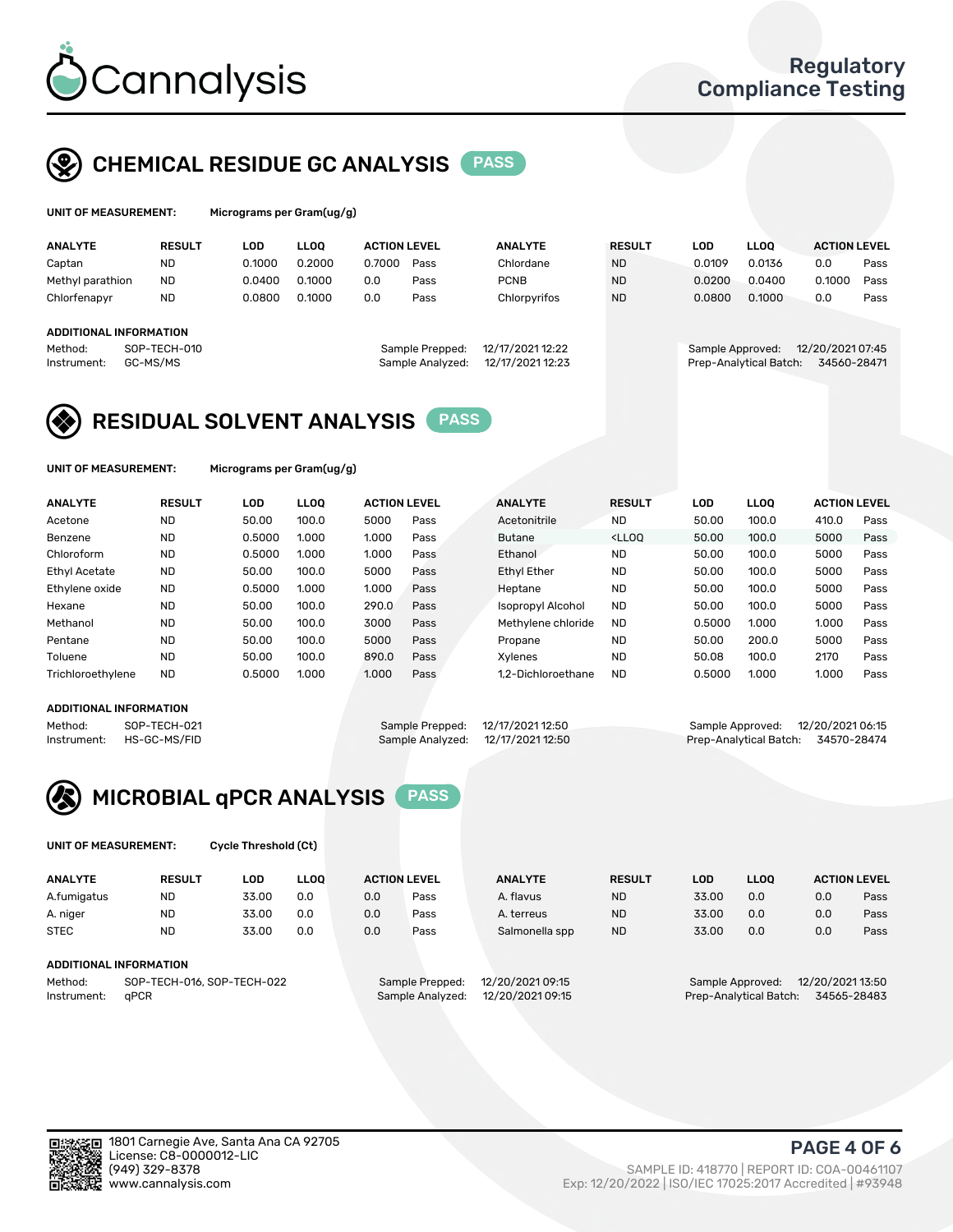



| UNIT OF MEASUREMENT: |                               | Micrograms per Gram(ug/g)      |             |                     |                  |               |            |                        |                     |  |  |
|----------------------|-------------------------------|--------------------------------|-------------|---------------------|------------------|---------------|------------|------------------------|---------------------|--|--|
| <b>ANALYTE</b>       | <b>RESULT</b>                 | <b>LOD</b>                     | <b>LLOO</b> | <b>ACTION LEVEL</b> | <b>ANALYTE</b>   | <b>RESULT</b> | <b>LOD</b> | <b>LLOO</b>            | <b>ACTION LEVEL</b> |  |  |
| Arsenic              | <b>ND</b>                     | 0.0120                         | 0.1000      | 0.2000<br>Pass      | Cadmium          | <b>ND</b>     | 0.0072     | 0.0500                 | 0.2000<br>Pass      |  |  |
| Lead                 | <b>ND</b>                     | 0.0068                         | 0.0500      | 0.5000<br>Pass      | Mercury          | <b>ND</b>     | 0.0060     | 0.0500                 | 0.1000<br>Pass      |  |  |
|                      | <b>ADDITIONAL INFORMATION</b> |                                |             |                     |                  |               |            |                        |                     |  |  |
| Method:              | SOP-TECH-013                  |                                |             | Sample Prepped:     | 12/20/2021 12:25 |               |            | Sample Approved:       | 12/20/2021 16:18    |  |  |
| Instrument:          | ICP-MS                        |                                |             | Sample Analyzed:    | 12/20/2021 13:01 |               |            | Prep-Analytical Batch: | 34577-28489         |  |  |
| (类)                  | <b>MYCOTOXINS ANALYSIS</b>    |                                |             | <b>PASS</b>         |                  |               |            |                        |                     |  |  |
| UNIT OF MEASUREMENT: |                               | Micrograms per Kilogram(ug/kg) |             |                     |                  |               |            |                        |                     |  |  |

ANALYTE RESULT LOD LLOQ ACTION LEVEL ANALYTE RESULT LOD LLOQ ACTION LEVEL Aflatoxin B1 ND 1.000 2.000 N/A Aflatoxin B2 ND 2.000 5.000 N/A Aflatoxin G1 ND 2.000 5.000 N/A Aflatoxin G2 ND 2.000 5.000 N/A Total Aflatoxins ND 10.00 14.00 20.00 Pass Ochratoxin A ND 1.000 2.000 20.00 Pass ADDITIONAL INFORMATION Method: SOP-TECH-020 Sample Prepped: 12/17/2021 12:22 Sample Approved: 12/20/2021 07:57

Instrument: LC-MS/MS Sample Analyzed: 12/17/2021 12:23 Prep-Analytical Batch: 34566-28470

# FILTH & FOREIGN MATERIAL ANALYSIS PASS

|  | UNIT OF MEASUREMENT: |  |
|--|----------------------|--|
|  |                      |  |

Filth and Foreign Matter (%, #/3g)

| <b>ANALYTE</b>                                              | <b>RESULT</b> | LOD | <b>LLOO</b> | <b>ACTION LEVEL</b>                                                         |      | <b>ANALYTE</b> | <b>RESULT</b>                                                                 | LOD | <b>LLOO</b> | <b>ACTION LEVEL</b> |      |
|-------------------------------------------------------------|---------------|-----|-------------|-----------------------------------------------------------------------------|------|----------------|-------------------------------------------------------------------------------|-----|-------------|---------------------|------|
| IF RH ME                                                    | <b>ND</b>     | 0.0 | 0.0         | 1.000                                                                       | Pass | <b>IFM</b>     | <b>ND</b>                                                                     | 0.0 | 0.0         | 25.00               | Pass |
| Mold                                                        | <b>ND</b>     | 0.0 | 0.0         | 25.00                                                                       | Pass | <b>SSCD</b>    | <b>ND</b>                                                                     | 0.0 | 0.0         | 25.00               | Pass |
| ADDITIONAL INFORMATION                                      |               |     |             |                                                                             |      |                |                                                                               |     |             |                     |      |
| Method:<br>SOP-TECH-009<br>Instrument:<br>Visual Inspection |               |     |             | 12/17/2021 10:38<br>Sample Prepped:<br>12/17/2021 10:44<br>Sample Analyzed: |      |                | 12/17/2021 10:48<br>Sample Approved:<br>34556-28464<br>Prep-Analytical Batch: |     |             |                     |      |



PAGE 5 OF 6